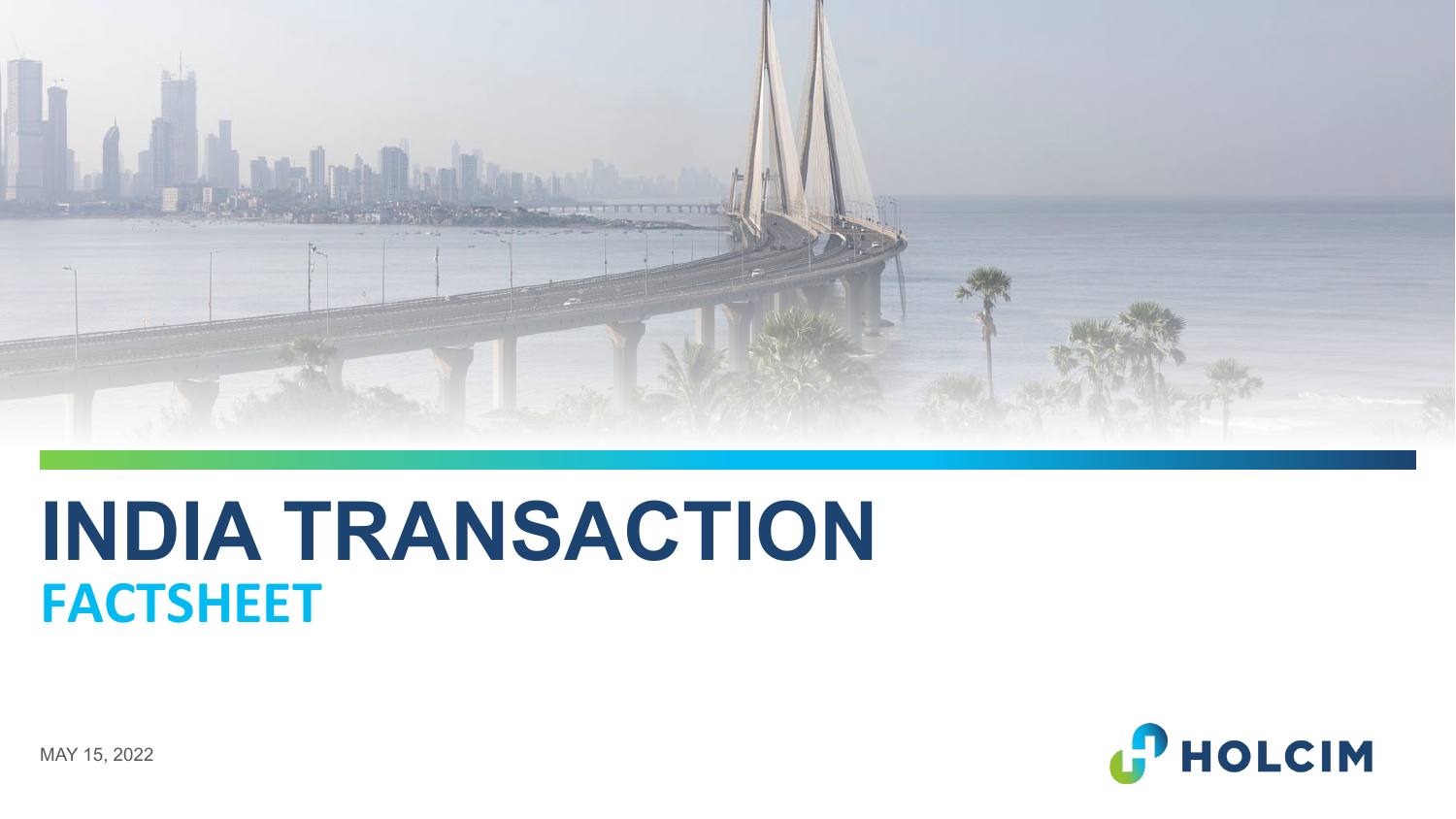## HOLCIM INDIA **BUSINESS OVERVIEW**





- One of **India's leading producers of cement**
- Cement grinding capacity of **35 Mt**, **14 cement manufacturing sites** across the country, ~ **4'700 employees**
- Recognized as **India's Most Trusted Cement Brand** by TRA Research in its Brand Trust Report, 2022
- **Unique sustainable** development projects, environment-friendly practices and **innovative products**





- One of **India's leading producers of cement and ready-mix concrete**
- Cement grinding capacity of **35 Mt, 17 cement manufacturing sites, 78 ready-mix concrete plants,** ~ **6'000 employees**
- Iconic brand, recognized for **leadership in quality, service and innovation** with worldclass R&D center in Mumbai
- First Indian Cement Company to sign the **Net Zero Pledge with Science Based Targets**

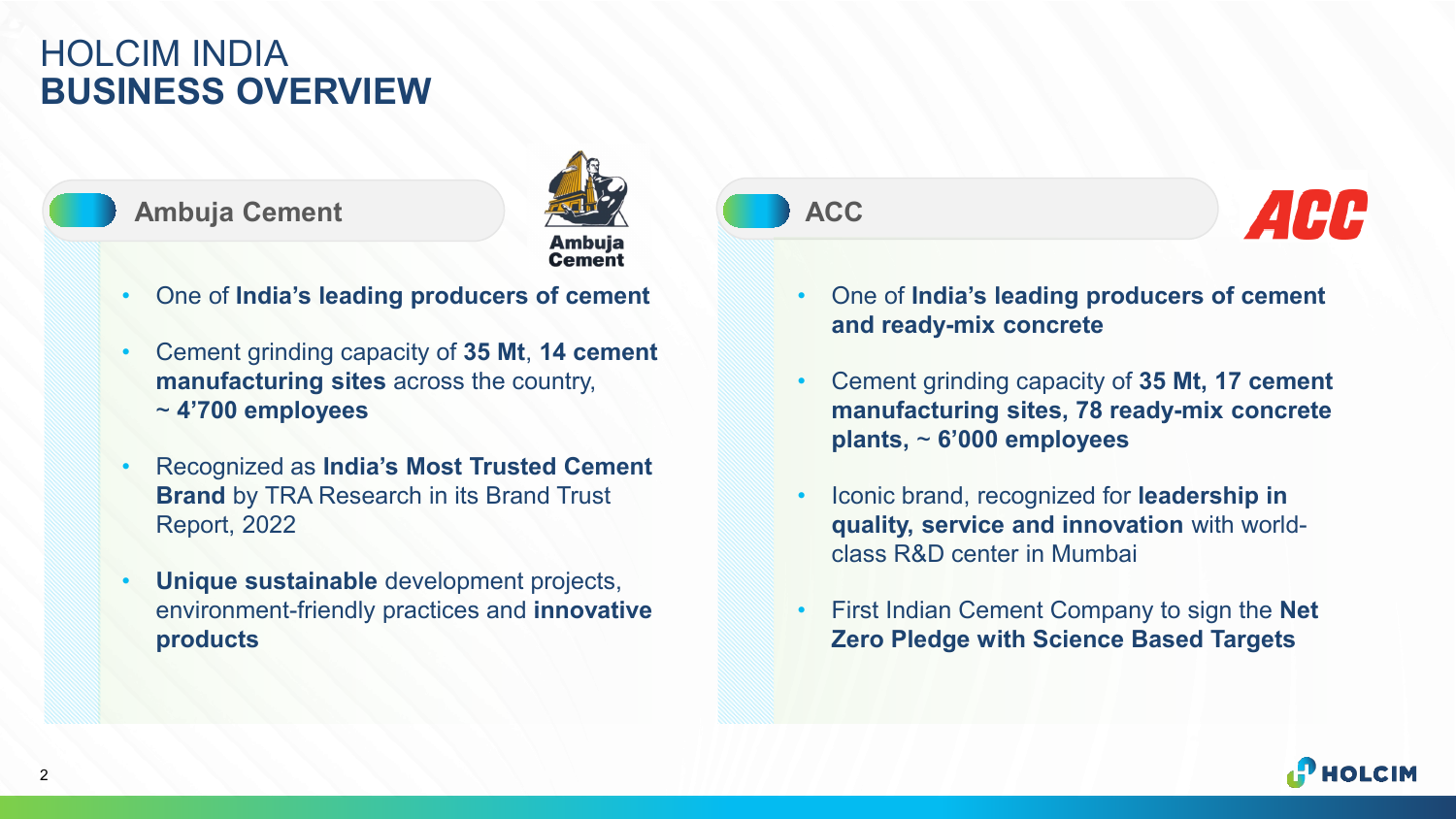### INDIA TRANSACTION **HIGHLIGHTS 1/2**

#### **Buyer: ADANI GROUP**

**Conditions precedent to closing:** 

Approval from the Competition Commission of India

**Expected closing date: H2 2022**



**Overview <b>Transaction & ownership structure** 

**ADANI GROUP** is acquiring **100%** of the offshore holding company which owns Holcim's Indian business

Transaction comprises:

- Holcim's **63.11%** stake in Ambuja Cement which owns a **50.05%**  interest in ACC
- Holcim's **4.48%** direct stake in ACC

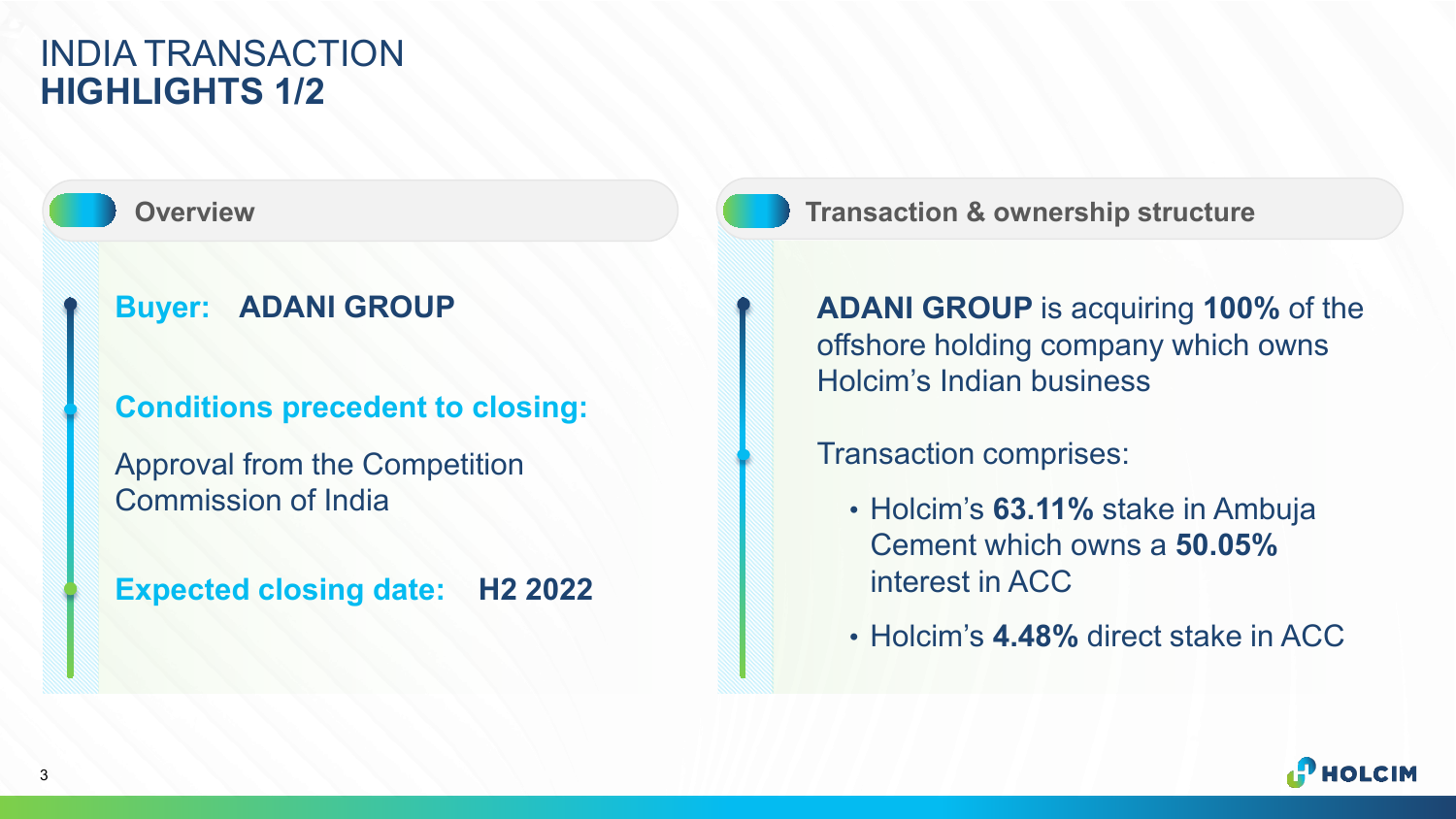### INDIA TRANSACTION **HIGHLIGHTS 2/2**



**Cash proceeds represent more than CHF 10 per Holcim share**

*<sup>1</sup> FX rate: 1 CHF = 78 INR, EV based on net cash held as of December 31st, 2021*

4

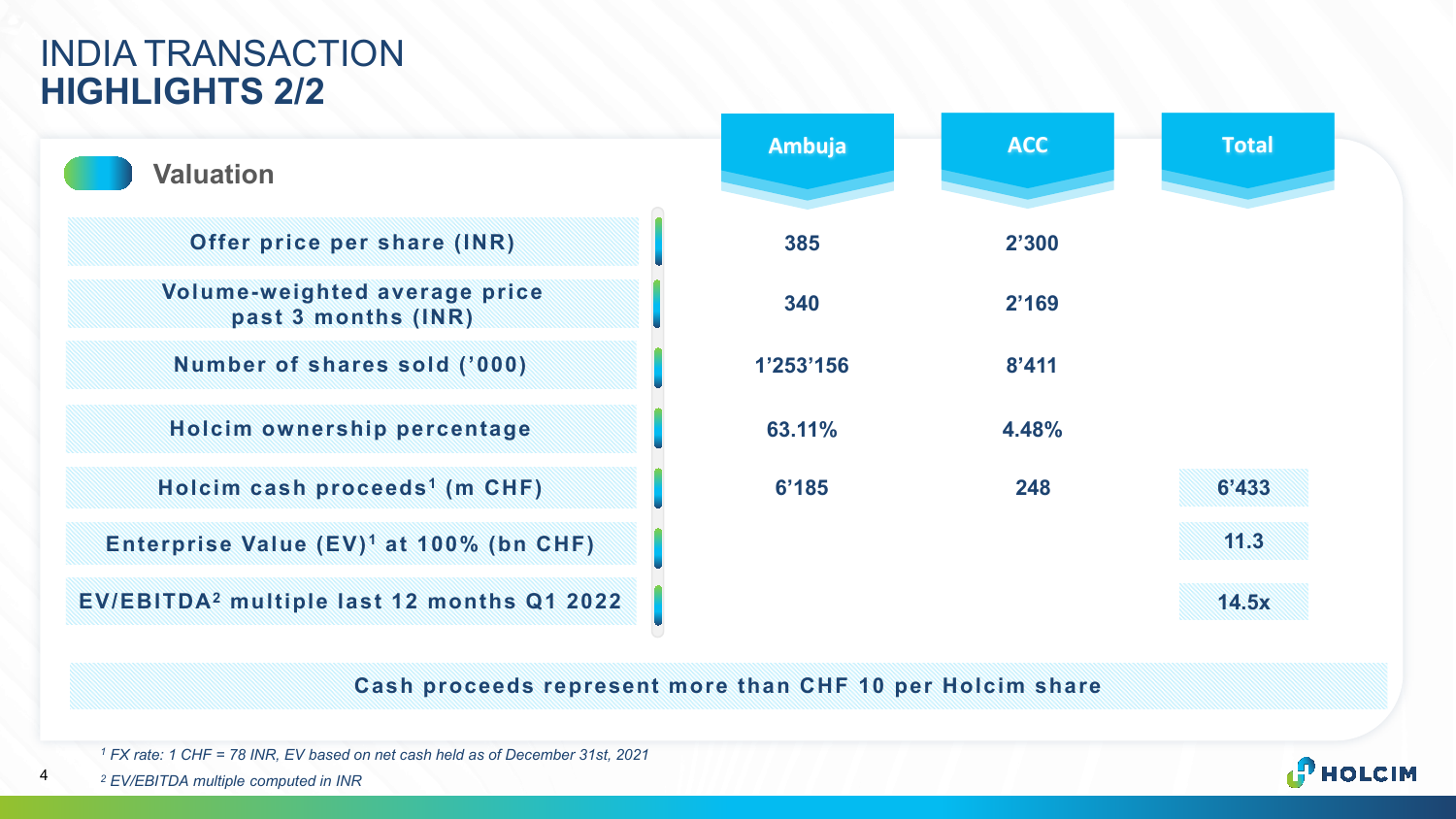# INDIA TRANSACTION **FINANCIAL KEY DATA**

|                                                                   | <b>FY 2021</b> | Last 12 months<br>Q1 2022 |
|-------------------------------------------------------------------|----------------|---------------------------|
| <b>Cement volumes sold (Mt)</b><br>Ready-Mix volumes sold (Mm3)   | 54<br>2.8      | 54<br>2.8                 |
| CHF m<br><b>Net Sales</b>                                         | 3'551          | 3'564                     |
| <b>EBITDA after leases</b>                                        | 800            | 749                       |
| <b>EBIT</b>                                                       | 629            | 572                       |
| <b>Net Income Group share</b>                                     | 226            |                           |
| <b>Net cash</b>                                                   | 1'222          |                           |
| All financial key data translated at 2021 FX rate: 1 CHF = 81 INR |                |                           |

**2.8 AMBUJA & ACC are fully consolidated according to IFRS:**

- **Volumes, Net Sales, EBITDA after leases, EBIT accounted for 100%**
- **Net Income Group share accounted for real ownership**

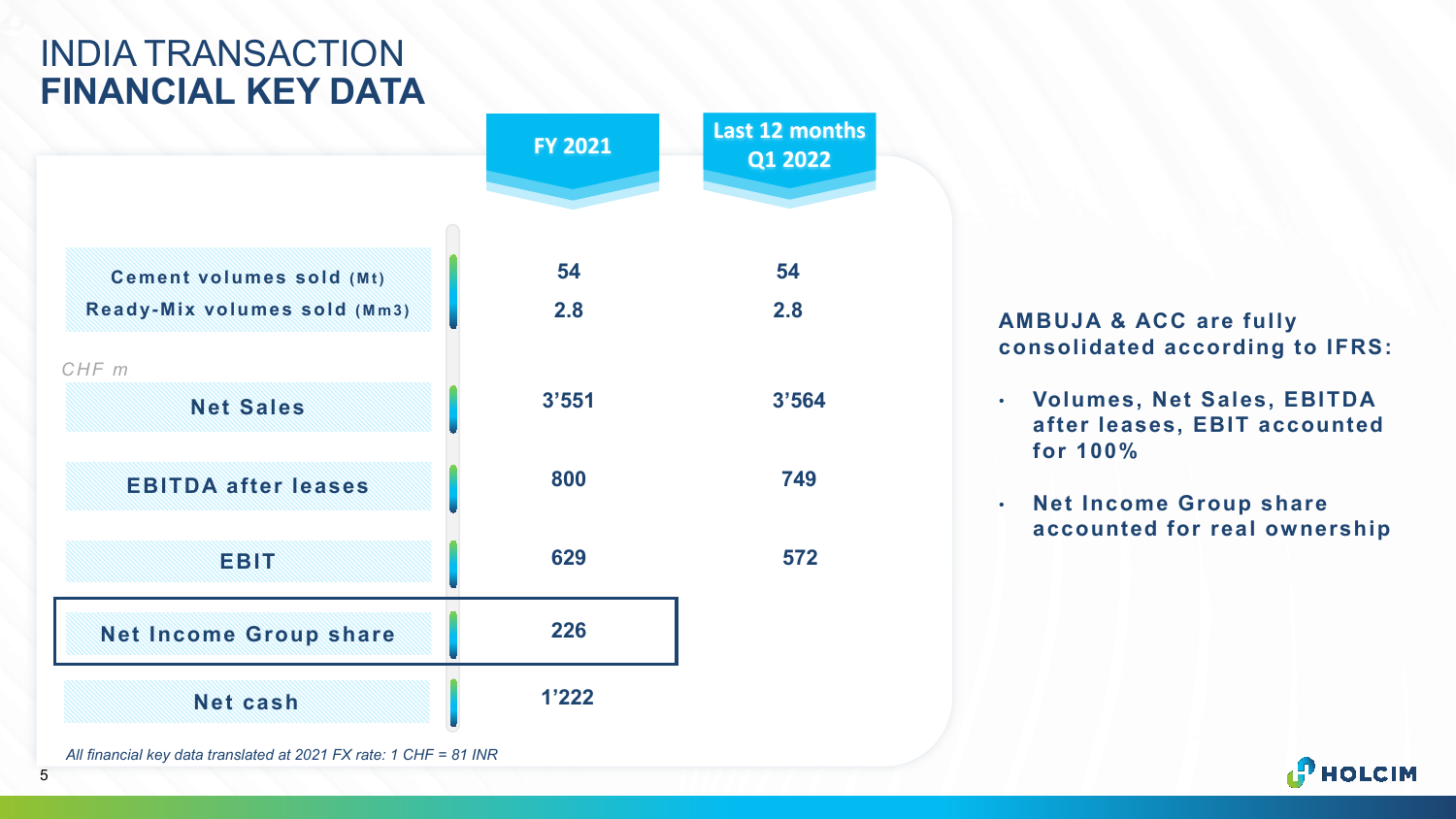#### DISCLAIMER

These materials are being provided to you on a confidential basis, may not be distributed to the press or to any other persons, may not be redistributed or passed on, directly or indirectly, to any person, or published or reproduced, in whole or in part, by any medium or for any purpose.

This document does not constitute or form part of any offer or invitation to sell or issue, or any solicitation of any offer to purchase or subscribe for, any securities of Holcim or any subsidiary or affiliate of Holcim nor should it or any part of it form the basis of, or be relied on in connection with, any purchase, sale or subscription for any securities of Holcim or any subsidiary or affiliate of Holcim or be relied on in connection with any contract or commitment whatsoever.

The information contained herein has been obtained from sources believed by Holcim to be reliable. Whilst all reasonable care has been taken to ensure that the facts stated herein are accurate and that the opinions and expectations contained herein are fair and reasonable, it has not been independently verified and no representation or warranty, expressed or implied, is made by Holcim or any subsidiary or affiliate of Holcim with respect to the fairness, completeness, correctness, reasonableness or accuracy of any information and opinions contained herein. In particular, certain of the financial information contained herein has been derived from sources such as accounts maintained by management of Holcim in the ordinary course of business, which have not been independently verified or audited and may differ from the results of operations presented in the historical audited financial statements of Holcim and its subsidiaries. Neither Holcim nor any of its respective affiliates, advisers or representatives shall have any liability whatsoever (in negligence or otherwise) for any loss or damage howsoever arising from any use of this presentation or its contents, or any action taken by you or any of your officers, employees, agents or associates on the basis of the this presentation or its contents or otherwise arising in connection therewith.

The information contained in this presentation has not been subject to any independent audit or review and may contain forward-looking statements, estimates and projections. Statements herein, other than statements of historical fact, regarding future events or prospects, are forward-looking statements, including forward-looking statements regarding the group's business and earnings performance, which are based on management's current plans, estimates, forecasts and expectations. These statements are subject to a number of assumptions and entail known and unknown risks and uncertainties, as there are a variety of factors that may cause actual results and developments to differ materially from any future results and developments expressed or implied by such forward-looking statements. Forward-looking statements contained in this presentation regarding past trends or activities should not be taken as a representation that such trends or activities will continue in the future. Although Holcim believes that the estimates and projections reflected in the forward-looking statements are reasonable, they may prove materially incorrect, and actual results may materially differ. As a result, you should not rely on these forward-looking statements. Holcim undertakes no obligation to update or revise any forward-looking statements in the future or to adjust them in line with future events or developments, except to the extent required by law.